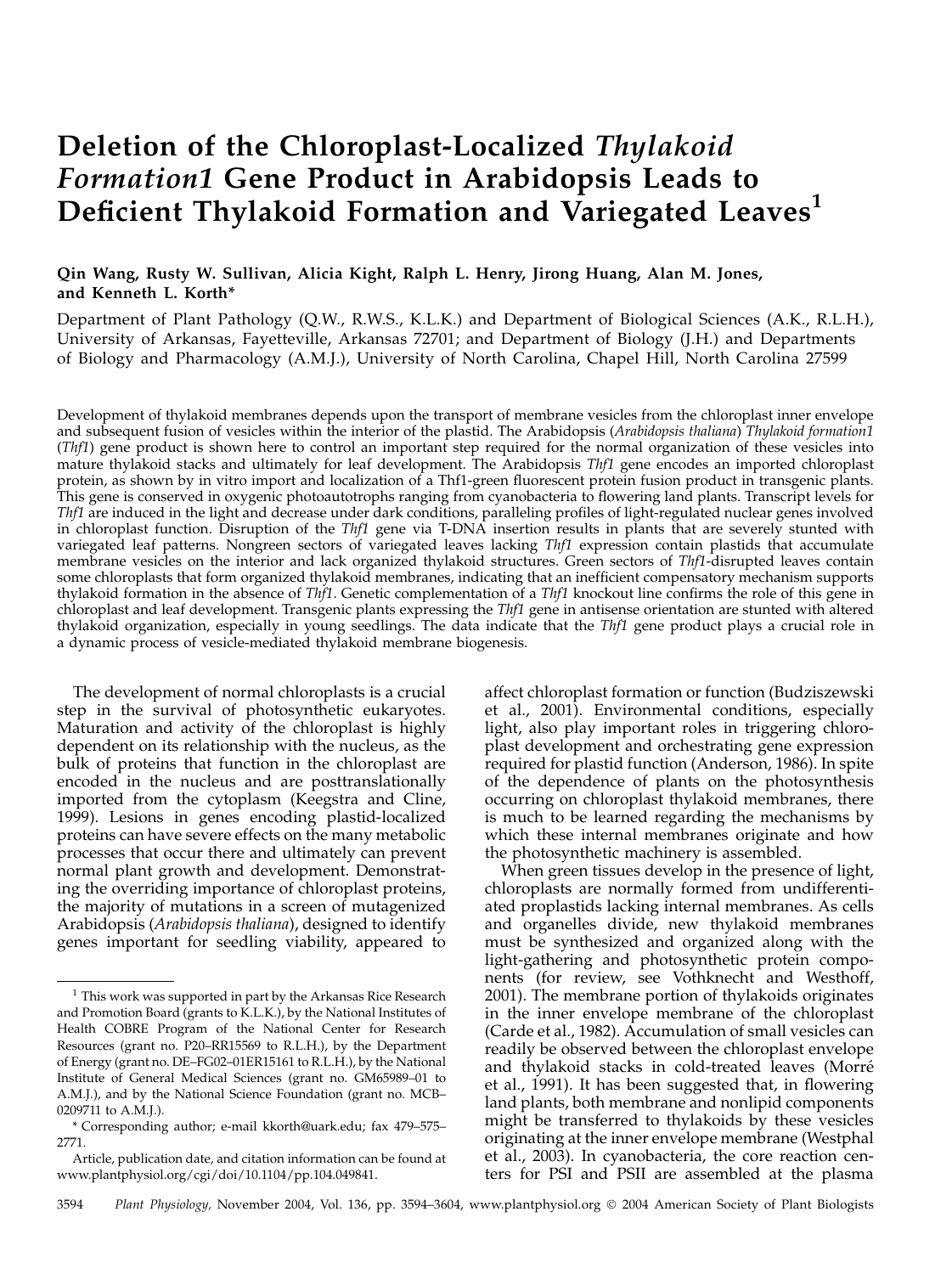membrane and are perhaps transported to thylakoids via a membrane vesicle transit system (Zak et al., 2001). Such vesicle-transfer mechanisms are utilized in many aspects of membrane and protein transfer in biological systems, enabling cargo to move both within and to the outside of the cell (Bock et al., 2001).

Several nuclear- and plastid-encoded Arabidopsis genes have been identified that can ultimately affect thylakoid formation or chloroplast development. However, it remains to be determined whether the actions of these genes lead directly or indirectly through alteration of important metabolic processes, to plastid malformation. The apparent function of the individual proteins encoded by these genes can vary widely. For example, impairment of plastid RNA polymerases can lead to altered chloroplasts and plants with pale or variegated leaves (De Santis-Maciossek et al., 1999). On the contrary, variegated plants carrying the nuclear immutans mutation are altered in a gene encoding a plastid-localized homolog of an alternative oxidase (Aluru et al., 2001). The white or yellow sections of these variegated leaves generally contain abnormal chloroplasts.

Deletion of the Arabidopsis vesicle-inducing protein (VIPP1) shows that it is involved in the formation of vesicles leading to thylakoid biogenesis. Mutation of VIPP1 leads to pale-green plants that cannot grow as photoautotrophs and contain plastids that do not form the vesicles that are thought to be necessary for thylakoid formation (Kroll et al., 2001).

Through characterization of a T-DNA-tagged mutant line of Arabidopsis and production of transgenic lines, we have identified a nuclear-encoded gene important for the normal development of thylakoid membrane stacks and ultimately for leaf growth and development.

## RESULTS

## Thf1 Is Light Regulated and Encodes a Chloroplast-Localized Protein

A cDNA clone for an apparent ortholog of the Arabidopsis Thylakoid formation1 (Thf1) gene was originally isolated from potato (Solanum tuberosum; accession no. AY342161) and identified as a light-regulated gene (R.W. Sullivan and K.L. Korth, unpublished data). The apparent ubiquitous nature of this gene in plants, along with the presence of a conserved strong coiled-coil motif, made it an interesting candidate for further study. A cDNA encoding Arabidopsis Thf1 was amplified using reverse-transcription (RT)-PCR based on the sequence of a full-length cDNA listed in the GenBank database (accession no. AY087394). Analysis of the Arabidopsis genome indicates that this is a single-copy gene without a closely related sequence in the remainder of the genome. The predicted amino acid sequence encoded by Thf1 suggests the presence of a chloroplast transit signal at the amino terminus and a coiled-coil domain near the carboxyl

terminus in a hydrophilic protein of 33.8 kD (Fig. 1A). The predicted size of a fully processed Thf1 protein in chloroplasts is 26.8 kD. A search of the GenBank database with the predicted amino acid sequence yielded several full-length entries with a high degree of similarity to Thf1. With one exception, all of the sequences similar to Thf1 were found in photosynthetic organisms, ranging from cyanobacteria to land plants. A predicted protein with 48.9% similarity to the Thf1 sequence in the overlapping region (excluding the chloroplast transit signal) has also been identified in a large, double-stranded DNA virus (Van Etten, 2003) that infects freshwater green algae (accession no. NP\_048481). Not surprisingly, measurement of similarities among the available full-length sequences shows that amino acid sequences encoded in Arabidopsis, rice, and potato are more similar to each other than to sequences of the corresponding clones from cyanobacteria or the virus (Fig. 1B). Identification of highly similar expressed sequence tags from tomato, soybean, sunflower, barley, maize, and Medicago truncatula indicates the presence of Thf1-like genes in numerous other plant species (data not shown).

The presence of a putative transit signal on Thf1 led us to examine intact chloroplasts for the ability to import the protein. Radiolabeled Thf1 was efficiently imported into chloroplasts as judged by protease protection of the chloroplast-localized protein. Furthermore, the labeled Thf1 was processed to the predicted size (26.8 kD) after cleavage of the transit peptide (Fig. 2A). Fractionation of protease-treated chloroplasts containing imported Thf1 showed that the protein is localized to both soluble stroma and membranes. Addition of the protease thermolysin to membrane fractions results in the degradation of the bulk of Thf1, indicating that it is most likely bound at the periphery and not integrated into the lipid bilayer. This result is consistent with the absence of a predicted transmembrane region in the Thf1 sequence. However, a weak signal for Thf1 remains in the thermolysintreated thylakoid fraction (Fig. 2A), suggesting that Thf1 is partially protected from protease treatment. Localization of chloroplast proteins cab80 (lightharvesting complex protein [LHCP]; Cashmore, 1984) and p36 (Schnell et al., 1990) was used as a measure of the effectiveness of fractionation. The LHCP protein is known to integrate into thylakoids and is only partially accessible to added protease (Fig. 2B). The p36 phosphate translocator protein is localized to the chloroplast inner envelope membrane, and the localization patterns for both imported LHCP (Fig. 2B) and p36 (Fig. 2C) confirm that there was no contamination of soluble fractions with either thylakoid or envelope membrane fragments. Both of the control proteins migrated on the gel at the predicted positions; the size of the processed LHCP protein is 27 kD and of the processed p36 protein is 36 kD.

Fusion of the Thf1 protein at the carboxyl terminus with green fluorescent protein (GFP) verified chloroplast localization of the protein in planta (Fig. 3). To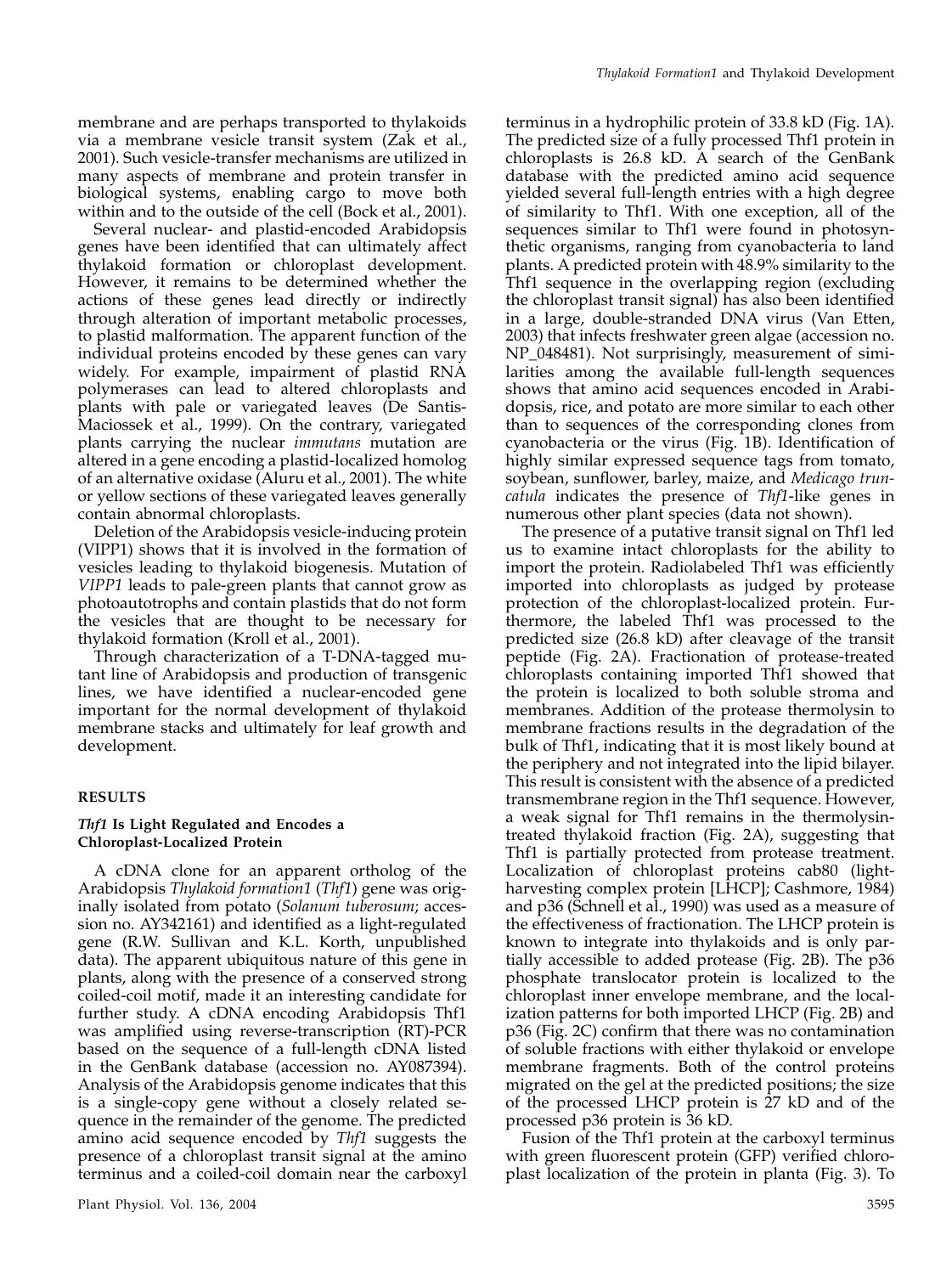| A            |                                                                                    |
|--------------|------------------------------------------------------------------------------------|
| $\mathbf{1}$ | atccaaccagagccatcatcatccttccaatggctattacttgagaactcttctgattaa                       |
|              | M A                                                                                |
| 61           | acatagcaacaacaacaactcttcttctcctcttttctcacttcaatttagcgatggct                        |
|              | S S L S F P A L G O S D K I S N<br>T A<br>$\mathbf I$<br>А                         |
| 121          | gcaactgcaatctcttctctttccttcccagctttgggtcaatcggacaagatctccaat                       |
|              | A S S R P L A S A I R I C T K F S R L<br>F                                         |
| 181          | ttcgcatcttctcgtcctctcgcctccgcaattcgcatctgcacaaagttttctcgcctt                       |
|              | T S K S L I H C M<br>R<br>S<br>S N V<br>N.<br>$S -$<br>T A<br>S.<br>T <sub>1</sub> |
| 241          | tctttgaattcgcgttccacttcgaaatctcttattcactgcatgtccaatgttaccgcc                       |
|              | D V P P VAS E T K S K F L K A Y K R<br>P I                                         |
| 301          | gatgtgcctcctgtatcagagacaaagtcgaaattcctaaaagcttacaagcgacccatc                       |
|              | TVLOELIVOOHLM<br>SIYN<br>P<br>R Y                                                  |
| 361          | ccgagtatctacaacacgqttttgcagqagctcattgtccagcagcatttgatgaggtat                       |
|              | TYRYD PV FALGFV<br>T V Y D O<br>K K                                                |
| 421          | aagaagacttatcgttatgatcctgtttttgcccttggatttgtcactgtatatgatcag                       |
|              | L M E G Y P S D O D R D A I F K A Y I<br>E                                         |
| 481          | ctcatggaaggatatccgagtgatcaagaccgagatgccatttttaaggcttacattgaa                       |
|              | D P K O Y R I D A O K M E E<br>A L N E<br>W<br>- A                                 |
| 541          | gccttgaatgaggatcctaagcaataccgaattgatgctcagaagatggaggaatgggca                       |
|              | S O T S A S L V D F S S K E G D I E<br>R.<br><b>A</b>                              |
| 601          | cqaaqtcaqacttctqcttcactaqttqacttttcctctaaaqaaqqaqatattqaaqca                       |
|              | V L K D I A G R A G S K E G F S Y S R F                                            |
| 661          | gttcttaaggacattgcaggaagagctggtagtaaggaggggtttagttacagcaggttc                       |
|              | A V G L F R L L E L A S A T D P T V L                                              |
| 721          | ttcgctgttgggctctttcgtttgcttgagcttgcaagtgctactgatccaactgtcttg                       |
|              | K L C A S L N I N K K S V D R D<br>L.<br>D<br>D                                    |
| 781          | gacaagctttgtgcatccctaaatatcaacaagaaaagcgtggatcgggacctggatgtg                       |
|              | Y R N L L S K L V Q A N E L L K E Y V E                                            |
| 841          | tategtaacetgettteaaagettgteeaageeaatgaattgettaaggagtatgtegag                       |
|              | E K K K Q E E R A Q S Q K A N E<br>T.<br>I S<br>R                                  |
| 901          | agggagaagaagaagcaagaagaagagcccaatctcagaaggctaacgaaacaatctcc                        |
|              | K C L G D T L Y N P S F L V E R K S *                                              |
| 961          | aagtgtctgggagatactctatataacccatctttcttggttgaacggaaatcttagaaa                       |
| 1021         |                                                                                    |
|              | 1081 ctcatttctaagaacatttcagacgtgtatatgtttgctttttttcctttcaattacatg                  |

1141 agtttacataatgttgattcatgtagtattttatacattgatgaggttactgttgtgctg

1201 ttactagtatatgacaagtttctttaagatttaggcactgtctcc 1245



Figure 1. Sequence of the Arabidopsis Thf1 protein. A, The predicted amino acid sequence is shown along with the Thf1 cDNA as determined by DNA sequencing. The black triangle marks the putative cleavage point of the plastid-import sequence, as predicted by a ChloroP (Emanuelsson et al., 1999) score of 0.579. The underlined sequence is predicted to form a strong coiled-coil domain, as calculated by a COILSCAN (Lupas et al., 1991) probability of 0.97. B, Sequence similarity of Arabidopsis Thf1 (AtThf1) to putative full-length orthologous proteins found in other organisms. The Arabidopsis sequence (NP\_565491) was compared to the predicted amino acid sequences indicated (as labeled by GenBank protein database accession numbers) from potato, AAQ19850 (StThf1); rice, AA072565 (OsThf1); the algal virus PBCV-1, NP\_048481; from two different Nostoc sp., NP\_484690

confirm the subcellular localization of Thf1 in plastids or chloroplasts, we made the construct 35S:Thf1-GFP and transformed it into suspension cells and plants. Thf1-GFP was localized in plastids and stromules, which seem to connect plastids together (Fig. 3A). Some stromules extended to the plasma membrane, indicating that communication might take place between the plasma membrane and plastids. In mesophyll cells, Thf1-GFP was distributed throughout the chloroplasts but predominantly in uneven patterns around the periphery, perhaps associated with the chloroplast envelope (Fig. 3B). This result is consistent with the above in vitro assay. These data showed that Thf1 was localized not only in plastids and chloroplasts but also in stromules.

Transcripts for Thf1 accumulate in leaves of plants grown under normal long daylight (16 h)/dark (8 h) conditions. Leaves collected 4 h into the light cycle contain abundant transcripts, whereas transcript levels are greatly reduced in leaves from plants placed in complete darkness for 24 h (Fig. 4). Transcript levels return to normal within 6 h after plants are returned to normal light levels. Alterations in Thf1 transcript levels closely parallel those of a characterized light-regulated nuclear gene encoding a chloroplast protein, *Lhca1* (Kim et al., 1999), in response to light conditions (Fig. 4).

## A T-DNA-Tagged Thf1 Mutant Is Stunted with Variegated Leaves

An Arabidopsis line with a potential T-DNA insertion in the  $\bar{T}hf1$  gene (SALK\_094925) was acquired after a search of the Salk Institute Genomic Analysis Laboratory Arabidopsis gene-mapping database (http://signal.salk.edu/cgi-bin/tdnaexpress). Seedlings were screened via PCR for the presence of a T-DNA insertion in chromosome 2 within the gene designated At2g20890. Amplification of a specific band in several individual plants confirmed incorporation of the T-DNA in the  $T h f1$  gene (data not shown). We found no insertions in another plant line (SALK\_094926) listed as having a T-DNA insertion at the same location. Sequencing of the PCR products showed that the insertion was at nucleotide position 299 in the  $Thf1$  cDNA, near the 3' end of exon 1 (Fig. 5A). With the exception of one plant, individuals that grew to maturity from the SALK\_094925 seed stock were indistinguishable from wild-type Arabidopsis ecotype Columbia plants grown alongside. Among the plants of normal appearance, there was a mixture of PCR-positive and -negative individuals, indicative of segregation of the T-DNA tag within the population. One plant, designated 25-7, was severely stunted with

and ZP\_00106172; Trichodesmium, ZP\_00073147; Synechocystis, NP\_441343; Thermosynechococcus, NP\_681924; and Prochlorococcus, ZP\_00113102. The tree was generated using programs in PHYLIP version 3.5c as described in ''Materials and Methods.''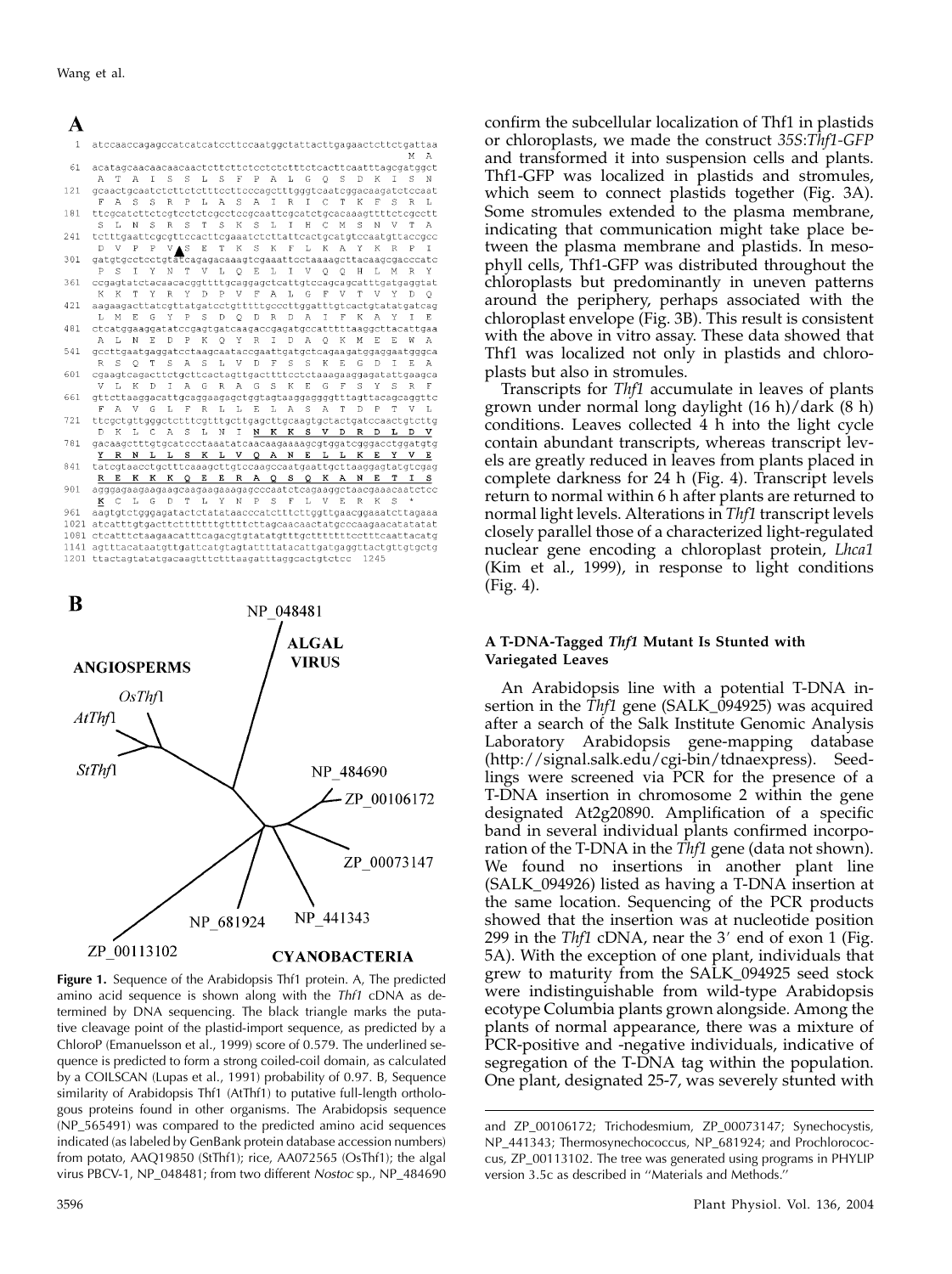A TP  $\mathcal{C}$ S T  $T+$ B TP  $\mathcal{C}$ S T  $T+$  $\mathbf C$ TP  $\overline{C}$ S T  $T+$ 

figure demonstrates import of 35S-radiolabeled protein into isolated chloroplasts and association of Thf1 with both stromal and thylakoid fractions. Labeled proteins were produced via in vitro transcription/ translation and products were separated on SDS-polyacrylamide gels. The largest proteins represent the precursor form, whereas the next smaller band represents the mature, processed form of each protein (Thf1, 26.8 kD; LHCP, 27 kD; p36, 36 kD). In addition to labeling Thf1 (A), 35S-labeled LHCP, a protease-accessible thylakoid protein where a degraded form of the protein is found in the thermolysin-treated thylakoid fraction (B), and p36, a protein found in the inner envelope membrane (C), were prepared. For each labeled protein, further fractionation and/or treatment were performed and products were separated; they represent translation product (TP), chloroplasts after import (C), stroma fraction (S), thylakoids (T), and thylakoids treated with thermolysin protease  $(T+)$ .

leaves containing green and yellow/white sectors (Fig. 5 B and C). Young seedlings of this line, less than 10 d old, were yellow, but, as the plants aged, they eventually began to develop interspersed green patches. Although the timing was delayed, line 25-7 flowered and formed viable seed. When reciprocal crosses were made between line 25-7 and wild-type Columbia plants, the resulting  $F_1$  progeny all grew normally

and were indistinguishable from the wild-type parent (Fig. 5D). Segregation patterns in subsequent generations showed that the mutation leading to the abnormal leaf phenotype behaved as a single, recessive gene.

Genomic DNA-blot analysis confirmed that line 25-7 contained a unique restriction enzyme pattern when hybridized with a radiolabeled Thf1 cDNA and compared to the other lines (data not shown). The DNA restriction profiles were consistent with line 25-7 being homozygous for the T-DNA insertion, whereas other PCR-positive lines appeared to be heterozygous and PCR-negative lines contained no T-DNA insertion. Segregation patterns of the yellowed/stunted phenotype in seedlings derived by selfing PCR-positive lines also indicate that 25-7 is homozygous for the T-DNA insertion and that the other original lines are heterozygous.

Even upon prolonged exposure of leaf RNA blots, transcripts hybridizing to Thf1 appear to be completely absent in line 25-7, whereas they are found at normal levels in the other Arabidopsis lines tested (Fig. 5E). The profiles of transcripts for other lightinducible nuclear-encoded genes encoding chloroplast proteins such as LhcA1 are not altered in 25-7, indicating that the deficiency of Thf1 mRNA is not due to a lesion affecting transcript accumulation for this class of genes. Leaves containing a mixture of green and yellow sectors were used for RNA extractions; the results therefore show that, even in normal-appearing green sectors of line 25-7, there is no Thf1 expression.

## Thf1 Is Involved in Thylakoid Membrane Stacking

Ultrastructural examination via transmission elec-Figure 2. Thi1 encodes a light-regulated plastid-localized protein. The tron microscopy (TEM) shows that some chloroplasts



Figure 3. Thf1-GFP fusion demonstrates chloroplast localization in planta. Thf1-GFP is localized in plastids/chloroplasts and stromules in plant cells. A, Thf1-GFP localized in plastids and stromules in suspension cells. Arrow indicates stromules. B, Thf1-GFP localized in chloroplasts of mesophyll cells. Ten-day-old seedlings grown in constitutive light were used. Scale bar = 20  $\mu$ M. DIC, Differentialinterference-contrast.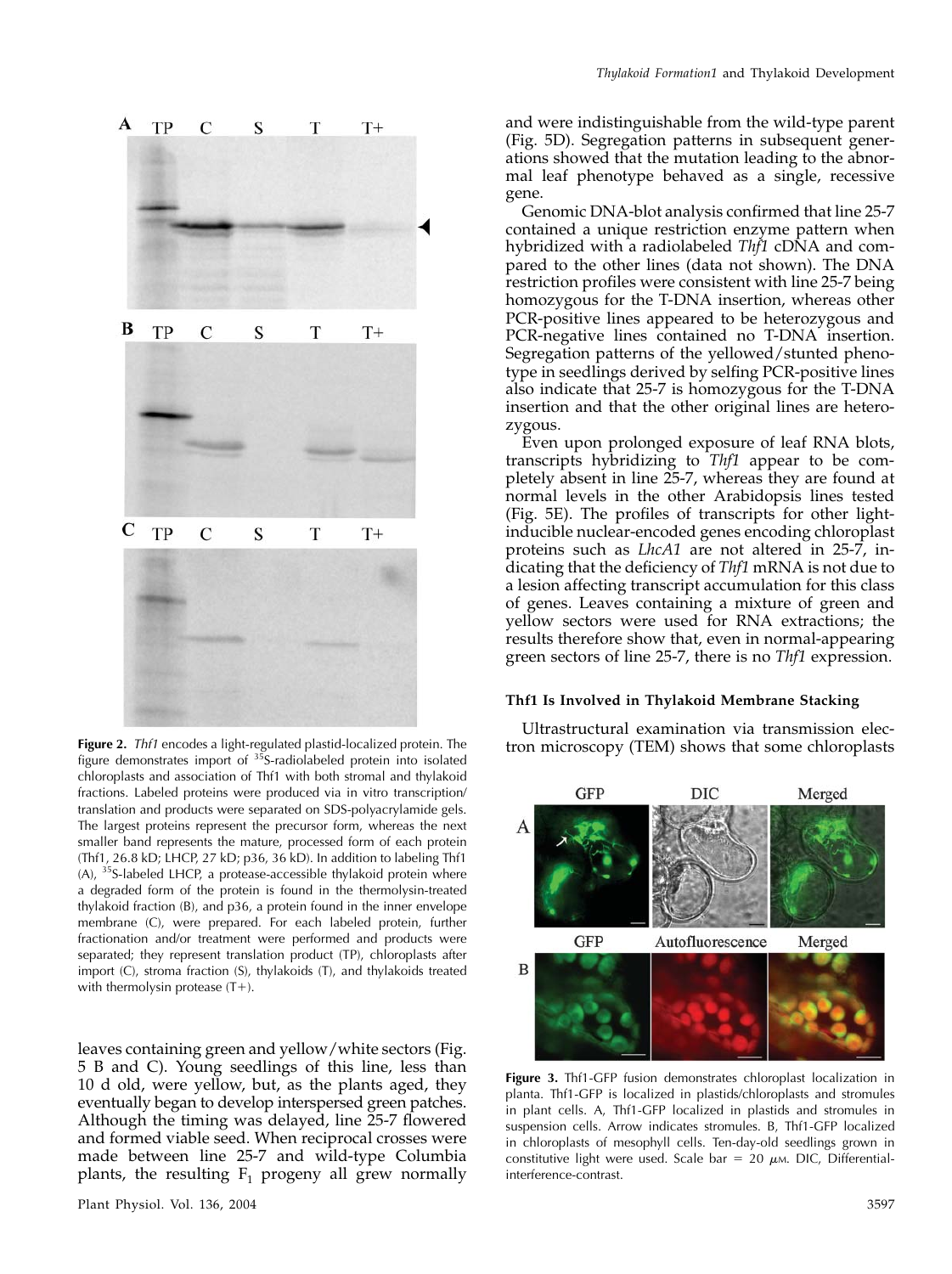from green sectors of leaves in line 25-7 appear to have normal thylakoid development in terms of abundance and structure. However, many plastids in the same tissue had reduced amounts of thylakoid stacking, and distances between grana stacks were greater than in wild-type chloroplasts (Fig. 6 A and B, ). Although a few chloroplasts of relatively normal appearance were found, most plastids in yellow/white sectors of line 25-7 lacked thylakoid membranes, grana, or starch granules. However, the envelope membrane structure, size, and general shape of these plastids appear to be normal (Fig. 6C). These plastids accumulated numerous membrane vesicles of varying sizes in the interior soluble region (Fig. 6D), but the vesicles do not coalesce to form thylakoids.

## Transgenic Lines Confirm the Role of Thf1 in Chloroplast and Leaf Development

The Thf1 cDNA was integrated into the Arabidopsis genome in both sense and antisense orientations under the control of a cauliflower mosaic virus 35S promoter using Agrobacterium-mediated transformation. This allowed us to test whether changing levels of Thf1 expression leads to altered leaf and/or chloroplast development. Progeny of selfed, transformed lines expressing the antisense *Thf1* grew more slowly than offspring of plants transformed with either the sense construct or the binary vector alone (Fig. 7, A–D). Although they were initially smaller, Thf1 antisense lines in short daylight (12 h) ultimately grew to nearly equal size of the sense lines or vector-transformed controls. We observed no differences in plant growth or development when comparing the progeny of independent selfed lines transformed with either the sense construct or the vector alone. When antisense



Figure 4. RNA blot demonstrating the effects of light on Thf1 transcript accumulation. Identical RNA blots were hybridized with labeled probes for Thf1 or the LhcA1 transcript. Total RNA was collected from lane 1, normal light/dark-grown plants 4 h into the light cycle; lane 2, plants in darkness for 24 h; lane 3, dark-treated plants returned to the light for 1 h; and lane 4, dark-treated plants returned to the light for 6 h. The 18S rRNA probe serves as a loading control.



Figure 5. A T-DNA insertion in the Thf1 gene leads to altered plant morphology. A, Genomic organization of the Arabidopsis Thf1 gene, At2g20890, with the position of the T-DNA insertion in line 25-7 indicated with a black triangle. Boxes indicate exons confirmed by comparison of cDNA and genomic sequences and the scale indicates nucleotide distances. B, The stunted phenotype of T-DNA-tagged line 25-7 (left) as shown in comparison to a wild-type Columbia plant (right) of the same age grown under the same conditions. C, The variegated coloration pattern in leaves of line 25-7 is readily observed. D, Plants in the  $F_1$  generation of a cross between the homozygous-tagged line 25-7 and wild-type Columbia plants all grow normally and are phenotypically indistinguishable from wild-type control plants grown alongside. E, Gel-blot analysis of total RNA, indicating transcript accumulation of Thf1 and another light-regulated gene, LhcA1, in Arabidopsis ecotype Columbia (wild type) and individual lines derived from SALK\_094925 seed stock. The only homozygous T-DNA-tagged mutant line, 25-7, does not accumulate Thf1 transcripts. The 18S rRNA probe serves as a loading control.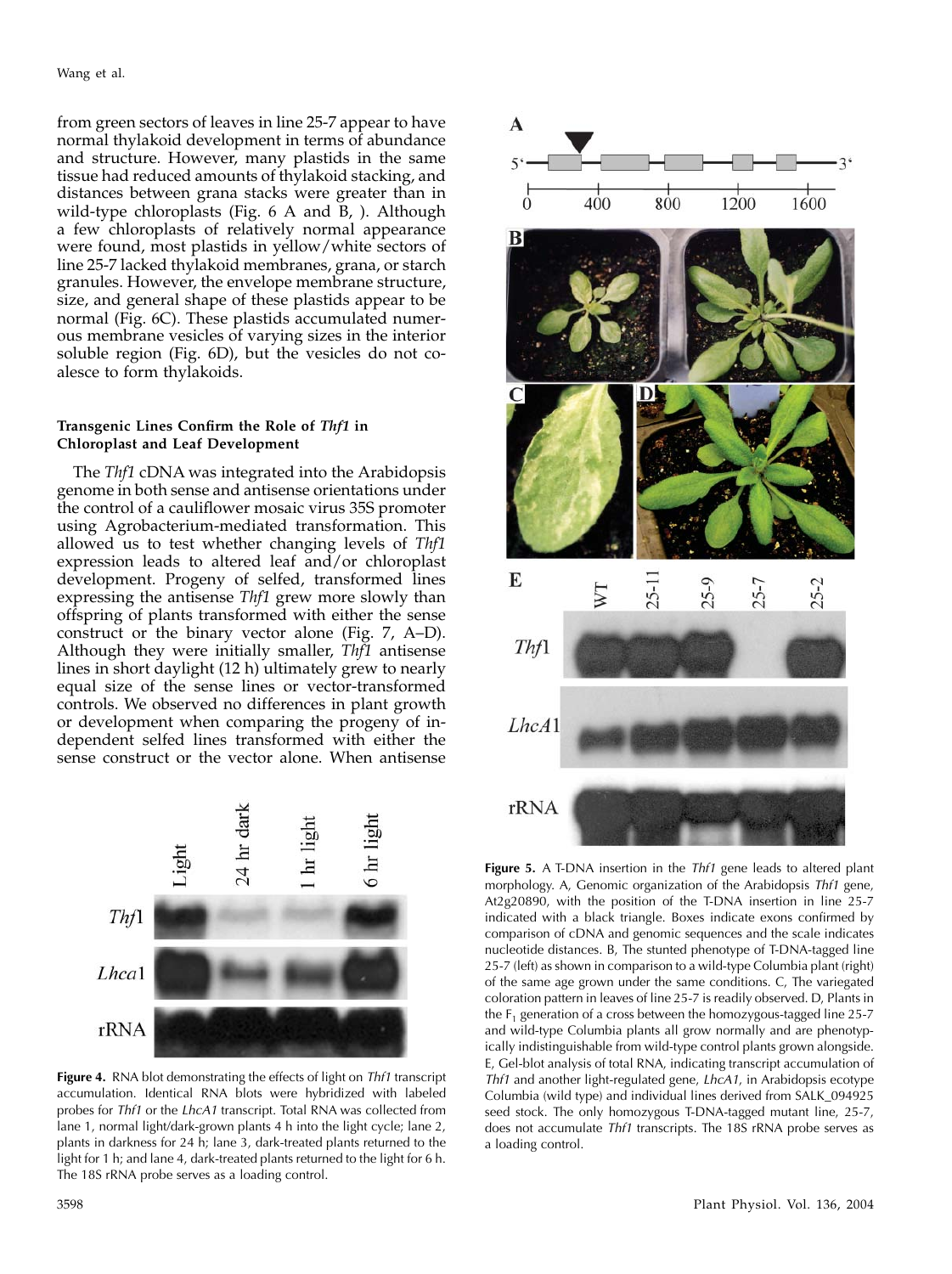

Figure 6. Chloroplasts in Thf1-tagged plants lack normal thylakoid formation. Chloroplast structure and thylakoid organization as observed via transmission electron microscopy. A, Normal chloroplasts seen in wild-type Columbia leaves. B, Chloroplasts from a green sector of the Thf1-tagged line 25-7 form thylakoid membranes, although the grana stacks are generally shorter. C and D, Plastids from a yellow sector of line 25-7 lack organized thylakoids and accumulate membrane vesicles of varying sizes, although the envelope membranes appear to maintain a normal structure. Bar  $=$  500 nm.

plants were grown under long daylight conditions (16 h), their leaves had a more wrinkled appearance, and although they flowered, they were smaller than control lines and formed less siliques (Fig. 7D). The overall size of Thf1 antisense lines was reduced compared to vector-transformed control lines, as indicated by smaller rosettes over the life of the plant (Fig. 7E). Unlike the homozygous knockout mutant line 25-7, the antisense lines did not always display yellowsectored leaves, and when variegation appeared, the phenotype was not as pronounced as in line 25-7. The level of Thf1 protein is severely reduced in antisense chloroplasts, as indicated by immunoblot analysis (Fig. 7F). The time to bolting was also delayed in the antisense lines. The vector-transformed control lines all bolted within 41 d after planting, whereas not all antisense lines bolted until 52 d. The plants containing the antisense construct eventually developed normal flowers and viable seeds.

When the knockout line 25-7 was transformed with the Thf1 sense construct, the resulting lines grew normally (Fig. 8A) and transgenic lines accumulated high levels of Thf1 transcripts (Fig. 8B). This complementation confirms that disruption of the Thf1 gene leads to the severe phenotype observed in line 25-7.

Analysis of chloroplasts via TEM of transgenic lines suggests that thylakoid organization is severely affected in young plants transformed with the Thf1 antisense construct. Although loosely organized thylakoid membranes seem to form in 10-d-old antisenseconstruct seedlings, the chloroplasts lack normal grana stacks when compared to chloroplasts from control lines of the same age (Fig. 9 A and B). Abundant membranes and plastoglobules accumulate in these chloroplasts, but the membrane matrix is severely disrupted, giving the interior a sponge-like appearance. As the plants age, chloroplasts in antisense lines take on a more normal appearance (Fig. 9, C–E). However, as in chloroplasts from the green sectors of the 25-7 knockout line, in antisense lines the grana stacks appear shorter and there is less starch granule accumulation. As in line 25-7 tissues, the structure and size of other cell components and organelles such as mitochondria appear normal in the sense and antisense lines.

## DISCUSSION

Through analysis of T-DNA-tagged Arabidopsis mutants and transgenic plants, we have determined a role in chloroplast and leaf development for the previously undefined Arabidopsis Thf1 gene. A conserved form of Thf1 appears to be present in all plants and cyanobacteria species that were examined via gene database searches, suggesting that it has a vital function in photoautotrophs. A highly similar form of the sequence is also present in a large double-stranded DNA virus that infects freshwater green algae. It is possible that this viral form of the gene was transferred from a photosynthetic organism to the viral genome. Although the gene is well conserved among cyanobacteria, examination of cyanobacterial genomes (http://www.kazusa.or.jp/cyano/cyano.html) does not indicate that it is part of an operon of known function. There are abundant examples of genes of cyanobacterial origin being ultimately encoded in the nuclear genome of plants (Martin et al., 1998), and it is likely that transfer of the Thf1 gene occurred from the chloroplast genome to the nuclear genome.

There is mounting evidence that a dynamic system of vesicle transport is involved in the biogenesis of thylakoids in mature chloroplasts (Westphal et al., 2001; Andersson and Sandelius, 2004), but the protein components acting in this system remain to be identified. A protein involved in the organization of plastid membranes in pepper (Capsicum annuum) fruit plastids has been identified (Hugueney et al., 1995), and it is similar to the VAR2-encoded protein (Chen et al., 2000).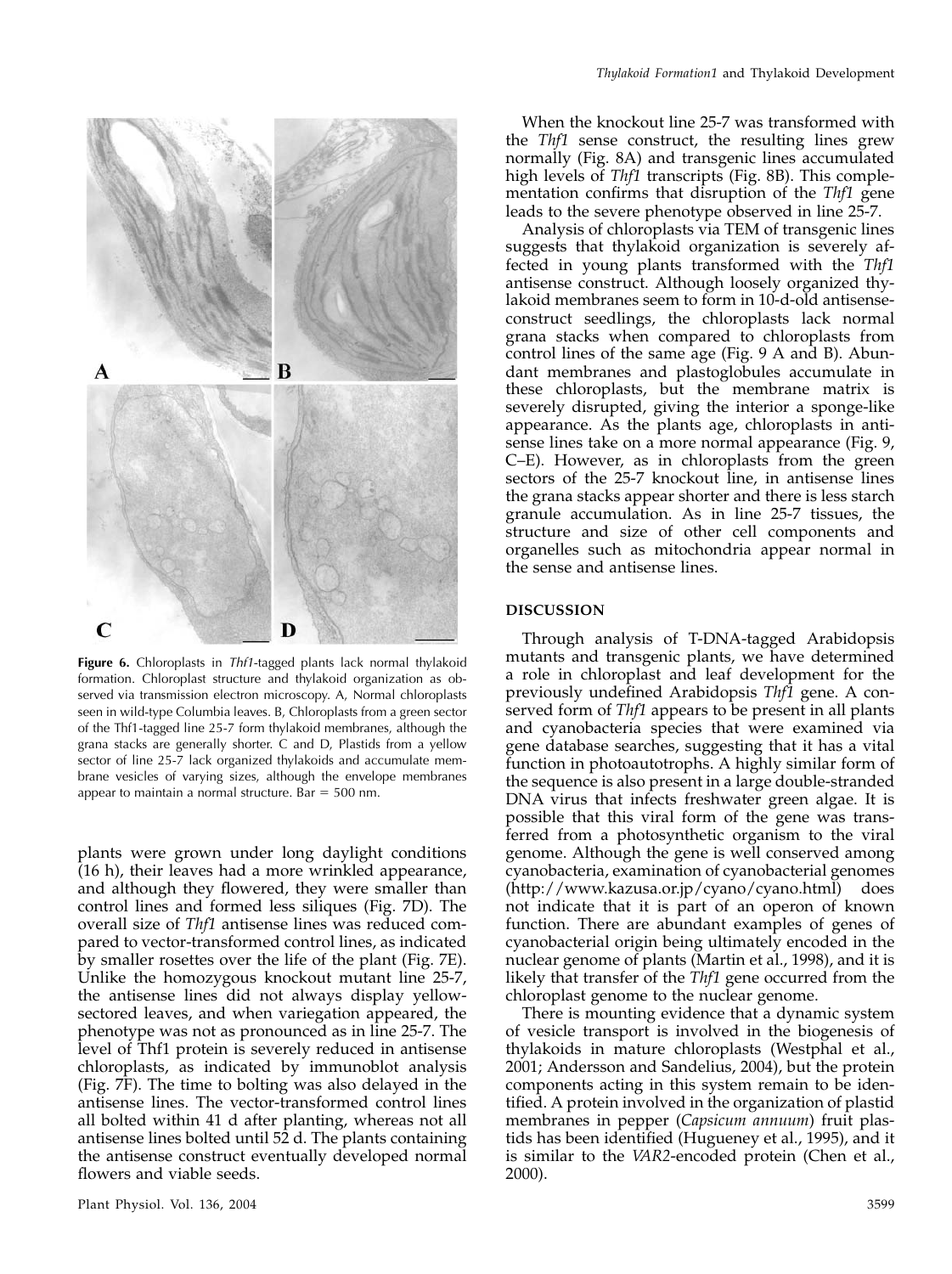

Figure 7. Normal leaf growth and development is dependent on Thf1 expression. Transgenic Arabidopsis transformed with the binary vector alone (A), an overexpression sense construct of Thf1 (B), and a Thf1 antisense construct (C). A to C, Plants grown under short daylight (12 h) conditions. D, Thf1 antisense plants (left) grown under longer daylight

The characteristics of phenotype in Thf1 knockout lines and Thf1 antisense lines in several ways parallel those of other known mutants of chloroplast development. The variegated leaf phenotype of Thf1 knockout lines can be observed in several characterized Arabidopsis mutants. For example, lesions in several chloroplast RNA polymerase genes lead to variegated leaves and the accumulation of vesicles in plastids of young leaf tissue (De Santis-Maciossek et al., 1999). Within a variegated leaf, there must be a mechanism for triggering the development of normal chloroplasts, and this has to occur even in the absence of a seemingly critical gene like Thf1. The aforementioned immutans mutation in Arabidopsis is caused by a defect in a chloroplastic homolog of an alternative oxidase enzyme and leads to plants with variegated leaves. It is proposed that green sectors arise in *immutans* leaves because of the action of a redundant electron transfer system (Wu et al., 1999). Mutations of the VAR2 gene of Arabidopsis also lead to variegation; in this case, the lesion lies in a gene encoding a proposed metalloprotease associated with thylakoids, and again, the ability to form green sectors is proposed to be derived from a redundant activity that can compensate for the loss of the specific VAR2 allele (Chen et al., 2000). In the case of immutans and VAR2 mutants, potentially redundant activities/enzymes within the cell can be identified. In the case of Thf1, however, sequence comparisons with the remainder of the Arabidopsis genome do not readily identify any genes that are obviously similar. Still, the most likely explanation for green sectors forming in Thf1 knockout lines is the action of a compensating mechanism for thylakoid formation, but it is not clear where this activity originates. Both RNA blots and protein immunoblots indicate that no Thf1 is expressed in any tissue of the knockout line 25-7 and yet green sectors form on leaves.

There are examples to suggest that variegation and vesicle formation characteristics are not necessarily a general response to interference with chloroplast function. A severe decrease of the light-harvesting complex of PSII, brought about via antisense-mediated decrease in the light-harvesting complex of PSII subunits, did not result in altered chloroplast formation, and thylakoid stacks readily formed in such plants (Andersson et al., 2003). However, because mutations in several genes can lead independently to the accumulation of vesicles in plastids, it leaves open the possibility that Thf1 does not directly participate in vesicle fusion to form mature thylakoids, but rather that this is an indirect effect stemming from

<sup>(16</sup> h) conditions are smaller and form less siliques than vectortransformed control plants (right); this is also demonstrated by a smaller diameter of the rosette when measured over the life of the plant (E); error bars indicate sp,  $n = 10$ . Protein immunoblots probed with Thf1antiserum (F) indicate that plants transformed with the antisense construct contain a reduced amount of Thf1 protein, as compared to those with the sense construct (35S-Thf1) or the binary vector.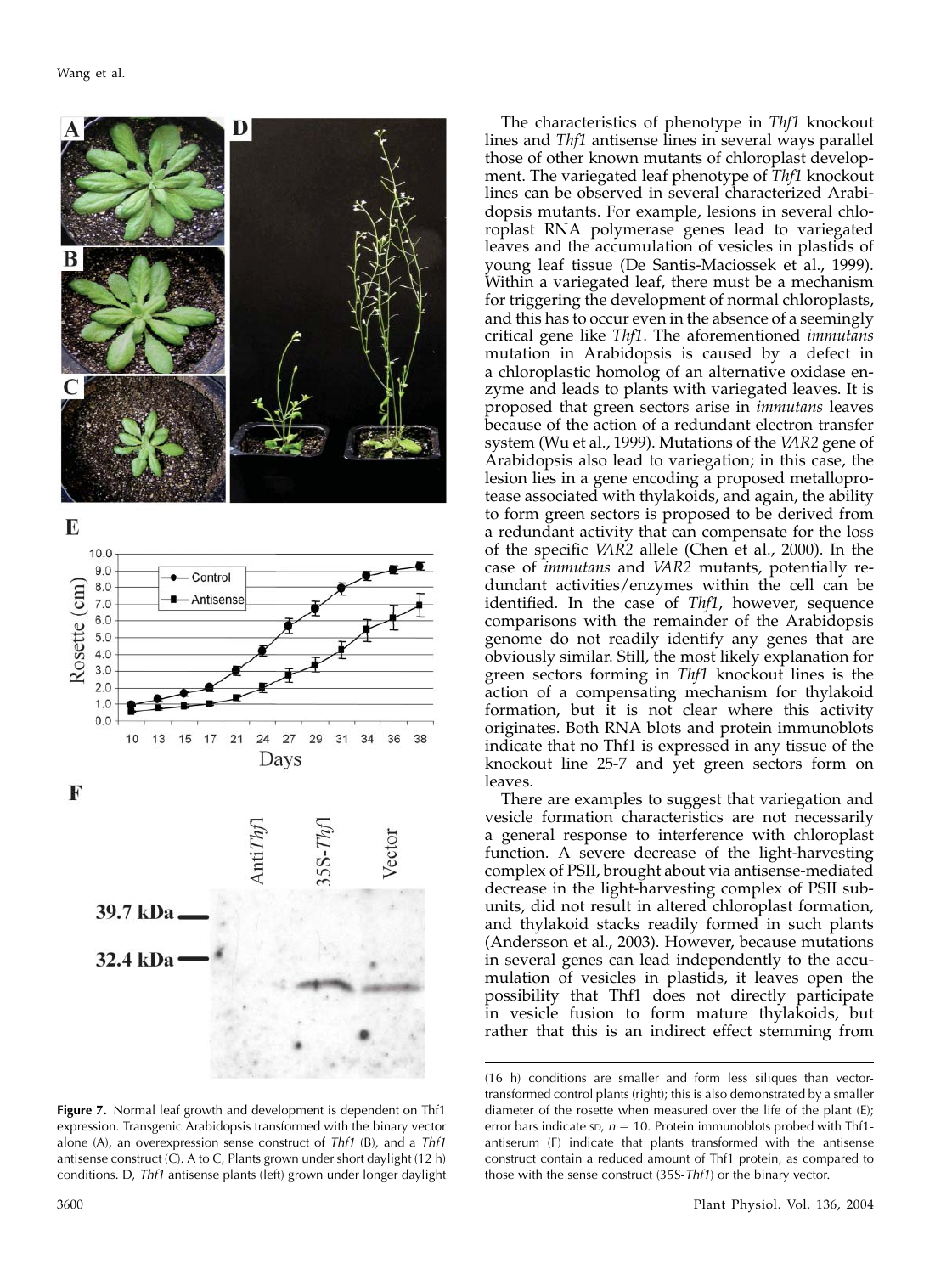

Figure 8. Expression of a Thf1 cDNA can complement the mutation in line 25-7. A, Progeny of the Thf1-tagged line 25-7 transformed with the sense construct (right) show complementation of the mutant phenotype and are indistinguishable from wild-type Columbia ecotype plants (left). B, RNA-blot analysis confirms the accumulation of transcripts for the Thf1 gene expressed in the transgenic, complemented line (Comp) at levels at least as great as in the wild-type control (WT). No transcripts accumulate in line 25-7.

interference with some step of chloroplast biogenesis. It is interesting to note that, in a survey of vesicletransport systems, vesicle-mediated formation of thylakoids was observed in embryophytes but not among other photosynthetic eukaryotes or the cyanaobacteria that were tested (Westphal et al., 2003). Also noteworthy is that a protein with high sequence similarity to Thf1 is encoded in the species Gloeobacter violaceous PCC 7421, a cyanobacterium that lacks distinct thylakoid membranes. It could be that the ancestral form of Thf1 is not necessary for thylakoid formation per se, but that it is important for assembly of membrane substrate for photosystems. The observation might also be explained by a modification of function for Thf1 since its transfer to flowering plants.

In the case of Thf1 antisense lines, it is likely that low amounts of Thf1 protein are produced. This explains the observed differences in phenotype between the severely stunted, variegated knockout line 25-7 (Fig. 5) and the antisense lines (Fig. 7). As we have also observed of the Thf1 antisense lines, there are several reports of chloroplast-linked mutations that are most pronounced in the early stages of plant development but that are eventually overcome as plants mature. In low-light conditions, immutans leaves are not variegated, but the slow-growing mutants do eventually

reach the same size as wild-type plants (Aluru et al., 2001). Mutation of the Toc33 gene involved in plastid protein import results in plants that are pale in the early stages of growth but appear more normal as they age (Jarvis et al., 1998). Likewise, as in Thf1 antisense lines, chloroplasts in Toc33-deficient plants had smaller and fewer grana stacks than wild-type plants, and the chloroplast structural effects of the mutation were more evident in 5-d-old plants than in older plants (Jarvis et al., 1998). Similar observations were made in a study in which a 54-kD subunit of a chloroplast signal recognition particle (cpSRP54) was inactivated, resulting in plants that had pale cotyledons and yellowed first true leaves but took on a normal appearance as they aged (Pilgrim et al., 1998). In addition, cpSRP54 mutants had chloroplasts with fewer and irregular thylakoid membranes as compared to wild type at early stages of plant growth, but chloroplasts took on a normal appearance as plants aged (Pilgrim et al., 1998). These data again suggest that plants are able to compensate for the reduction of gene



Figure 9. Thf1 antisense lines contain abnormal chloroplasts early in leaf development. In 10-d-old seedlings, vector-transformed plants (A) have normal thylakoid and grana organization, whereas Thf1 antisense chloroplasts (B) contain loosely stacked thylakoid membranes. When compared to chloroplasts from vector-transformed plants (C) and Thf1 sense transformed plants (D), chloroplasts from Thf1 antisense plants (E) take on a more normal appearance after 25 d in short daylight (12 h) conditions. Bar  $=$  500 nm.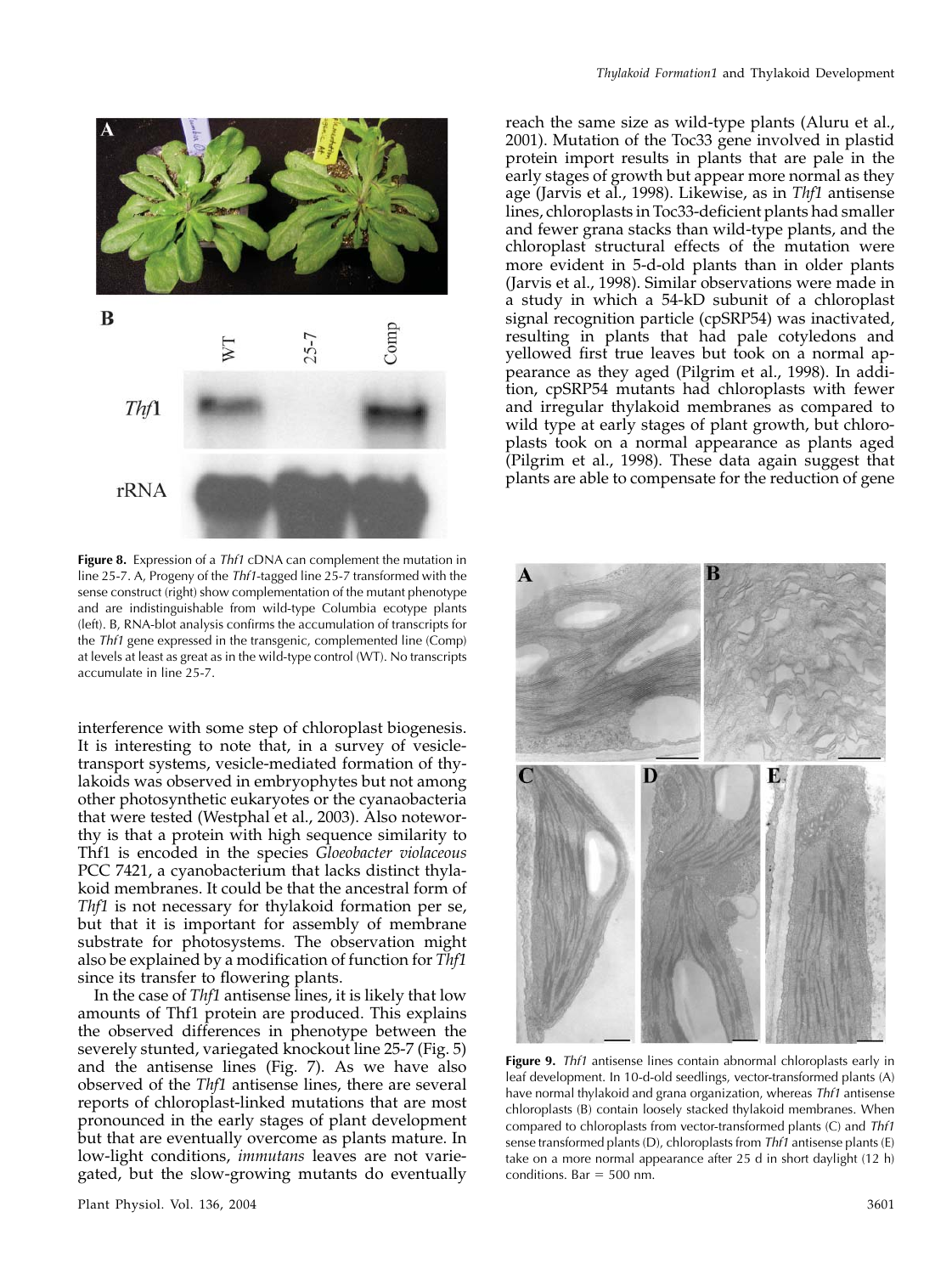products that are otherwise important for normal chloroplast development.

It is difficult to predict the function of Thf1 based solely on the derived sequence, although the prediction of a strong coiled-coil motif might provide some clues as to a role for the protein. Coiled coils are most often associated with peptide oligomerization and can be found in proteins with a range of functions (Burkhard et al., 2001). Interestingly, a number of important steps in intercellular vesicle fusion are dependent on proteins with coiled-coil domains (Skehel and Wiley, 1998). Included in this class are so-called SNAP receptors, or SNARE proteins, that form a complex between vesicles and target membranes through interactions of coiled-coil structures on several proteins (Rizo and Südhof, 2002). It is noteworthy that the yeast (Saccharomyces cerevisiae)-encoded protein with greatest similarity (22%) to Arabidopsis Thf1 is Sec17, or  $\alpha$ -SNAP (accession no. NP\_594169). This protein interacts with SNARE proteins in a dynamic complex known to control membrane vesicle fusion in yeast vacuoles (Ungermann et al., 1998). Deletion of a protein with similar functions in the chloroplast might lead to the configuration observed in Thf1 knockout plastids.

It has been suggested that SNARE proteins play a critical role in virtually all examples of eukaryotic vesicle fusion that are known (Rizo and Südhof, 2002). Likewise, coiled-coil-containing dynamin proteins have been proposed to be important for vesicle scission and endocytosis mechanisms (Praefcke and McMahon, 2004). There is precedence for the role of a protein with coiled-coil motifs in thylakoid formation in plants. A dynamin-like protein in Arabidopsis (ADL1) has been identified as critical in thylakoid biogenesis, and ADL1 mutants are stunted, yellowed, and contain chloroplasts with reduced levels of thylakoid membranes and no grana stacks (Park et al., 1998). It was suggested that vesicle formation in the ADL1 mutants is blocked due to the reduction in dynamin-like activity (Park et al., 1998). This ADL1 mutant shares many characteristics with the Thf1 altered plants, and thus it is tempting to speculate that Thf1 might function in the same or a related pathway as ADL1. Plastid development and thylakoid biogenesis are highly integrated processes. Therefore, it is difficult at this juncture to pinpoint the precise step at which the Thf1 gene product acts. However, the seemingly normal size, shape, and integrity of envelope membranes in plastids that lack thylakoids in line 25-7 indicate that the gene product possibly functions in a step late in thylakoid formation and is not required for all the steps of plastid formation. Alteration of several genes with seemingly varied function can lead to variegated leaves and sometimes to plastids where membrane vesicles accumulate. Deletion of the VIPP1 gene in Arabidopsis results in plastids that do not form interior vesicles (Kroll et al., 2001), and so if they are acting within the same pathway, Thf1 functions downstream from the action of VIPP1. Like the VIPP1 protein, Thf1 is found at more than one location

in fractionated chloroplasts. Even though both proteins are predicted to be hydrophilic in nature, VIPP1 is found to be associated with both the inner envelope and thylakoid membranes (Kroll et al., 2001), whereas Thf1 is found in stromal and thylakoid fractions of isolated chloroplasts (Fig. 2A) and in interconnecting stromules (Fig. 3).These observations could be explained if Thf1 is a component of a mobile complex, associated with membranes at the point of vesicle origin in the envelope and at the point of formation of thylakoids.

Comparisons of the Arabidopsis Thf1 sequence with genomes of other organisms offer us a seeming paradox. Cyanobacteria clearly contain sequences that are similar to Arabidopsis Thf1, yet these species might lack a vesicle transport system (Westphal et al., 2003). On the other hand, the structural motifs and sequence similarity with animal and yeast proteins suggest a possible role for the protein in a vesicle transport system, a hypothesis that is supported by the accumulation of membrane vesicles in the Thf1 knockout plants. The vesicles thought to give rise to thylakoid membranes are seldom observed in mature chloroplasts of plants growing under standard conditions, and one generally needs to expose plants to cold temperatures to capture images of such structures. The seemingly transient and dynamic nature of vesicle formation and fusion in this system, both in terms of chloroplast biogenesis and leaf development, make it inherently difficult to follow. Mutations that block the organization of thylakoids and lead to accumulation of such vesicles might be particularly useful in learning more about how these complex structures are formed. The similarities of Arabidopsis Thf1 with proteins involved in vesicle transport in other systems, along with the dramatic alteration of plastid appearance in Thf1 mutants, make this a potentially valuable tool in the elucidation of mechanisms of thylakoid biogenesis.

## MATERIALS AND METHODS

#### Plant Growth and Maintenance

Arabidopsis (Arabidopsis thaliana) seeds were obtained from the Arabidopsis Biological Resource Center (Ohio State University, Columbus, OH). Plants were maintained and seeds were collected and treated, essentially as described (Weigel and Glazebrook, 2002). Seeds were sown in soil and plants were maintained in a growth chamber at 23°C. Lighting conditions were kept at 16-h-light/8-h-dark cycles unless indicated otherwise.

Rosette growth was determined by measuring at the maximum diameter. Ten plants of each genotype were measured daily and were no longer measured after they started to bolt.

### Thf1 Sequence Analysis

The Arabidopsis Thf1 cDNA was amplified via RT-PCR from total RNA of Arabidopsis (ecotype Columbia) using an oligo(dT) primer and M-MLV reverse transcriptase (Invitrogen, Carlsbad, CA) for first-strand synthesis. Amplification was carried out with specific primers (forward primer, 5'-ctcacttcaaggtaccgatggctgc-3'; reverse primer, 5'-catatacacgtctagaatgttcttag-3') based on the GenBank accession AY062799. Products of the RT-PCR were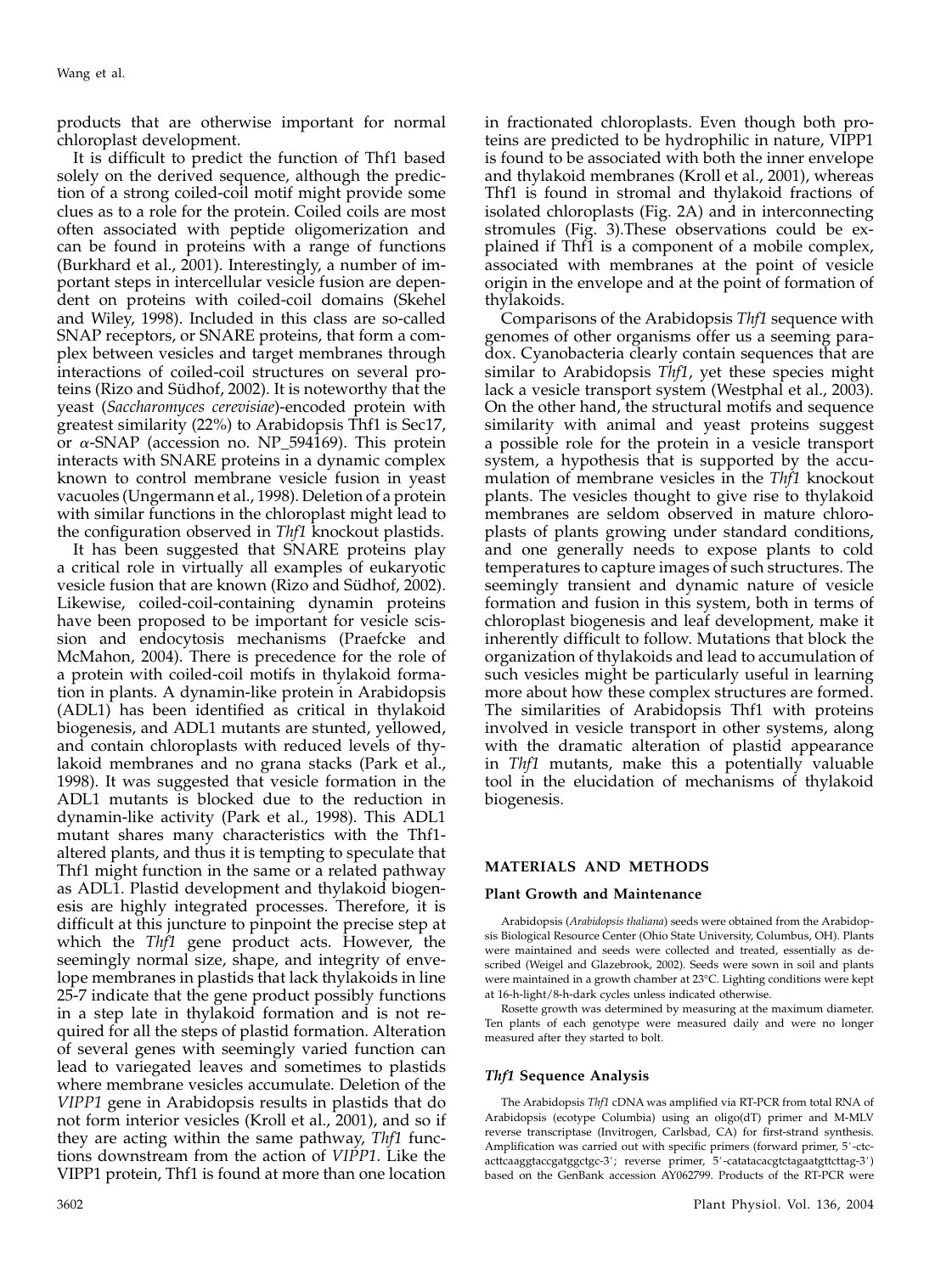cloned into a plasmid vector, and identification of the cloned cDNA was confirmed via DNA sequencing.

The predicted Thf1 protein was analyzed for the presence of a putative chloroplast transit signal using the ChloroP program (Emanuelsson et al., 1999) and for coiled-coil regions with the COILSCAN program (Lupas et al., 1991) contained within the GCG sequence analysis package.

The predicted amino acid sequence encoded by Arabidopsis Thf1 was aligned with similar full-length sequences, identified in a BLAST search, using the Clustal program within the GCG sequence analysis package. Amino acid sequence distances were calculated using Protdist and an unrooted tree was constructed via the unweighted pair group method with arithmetic mean (UPGMA) method in the NEIGHBOR program; both programs are contained in PHYLIP version 3.5c (http://evolution.genetics.washington.edu/phylip/ html).

#### Thf1 RNA and Protein Analyses

Total RNA was isolated from leaves frozen in liquid nitrogen and extracted with TriReagent (Molecular Research Center, Cincinnati) following the manufacturer's directions. RNA was separated on 1% agarose formaldehyde gels, transferred to nylon membranes, and hybridized with <sup>32</sup>P-labeled Thf1 cDNA as a probe using established methods (Sambrook et al., 1989).

For in vitro chloroplast import assays, the Thf1 cDNA was first cloned into the pGEM4z plasmid vector for protein expression. Linearized DNA was used in an in vitro transcription/wheat germ translation system in the presence of <sup>35</sup>S-labeled Met to produce radiolabeled protein. Import of radiolabeled proteins into isolated pea (Pisum sativum) chloroplasts, subfractionation of chloroplasts, gel electrophoresis, and radiography were carried out as described (Henry et al., 1994). The labeling and import of cab80 (LHCP; Cashmore, 1984) and p36 (Schnell et al., 1990) were performed alongside the Thf1 studies.

The open reading frame of AtThf1 (At2g20890) was first cloned into the entry vector pENTR/SD/-TOPO (Invitrogen). For expression of the GFPtagged Thf1 in plant cells, the open reading frame of AtThf1 was recombined into Gateway destination vectors pGWB5 (Research Institute of Molecular Genetics, Shimane, Japan). Stable transformed suspension cells and transgenic plants (Ferrando et al., 2000; Bechtold et al., 1993) were generated for Thf1- GFP subcellular localization. Protoplasts were isolated according to the protocol described by Sheen (2001). Fluorescence images were captured using an Olympus IX81 platform (Tokyo) equipped with a Roper cascade II camera.

#### T-DNA-Tagged Line

The T-DNA-tagged mutant of Arabidopsis (Alonso et al., 2003) was selected via a sequence-based search of the Salk Institute Genomic Analysis Laboratory database. Seed from lines SALK\_094925 and SALK\_094926 were obtained and planted. Individual plants were screened via a PCR method (Siebert et al., 1995) to test for T-DNA insertion in the Thf1 gene, using the LBb1 primer (5'-gcgtggaccgcttgctgcaact-3') and a Thf1-specific primer (5'-ctcacttcaaggtaccgatggctgc-3'). Presence of a PCR product of the expected size was used as preliminary evidence of T-DNA insertion at the desired site. Confirmation of T-DNA insertion was obtained via DNA sequencing of PCR products and through DNA hybridization. DNA electrophoresis, blotting, hybridization, and random-primer labeling of DNA were all carried out as described (Sambrook et al., 1989).

#### Plant Transformation

For plant transformation, the Arabidopsis Thf1 cDNA was synthesized via RT-PCR from total RNA as described above. The sense fragment used for overexpression was amplified with the forward and reverse primers described above for cDNA amplification. The inverted Thf1 fragment used in an antisense construct was amplified with a forward primer (5'-ctcacttctagatagcgatggctgc-3'; introduced XbaI site in bold) and a reverse primer (5'-ggttatatagggtacctcccag-3'; introduced KpnI site in bold). The sense and antisense constructs in a binary vector were generated by directional ligation of the amplified inserts into a modified pCAMBIA2300 vector (GenBank accession no. AF234315) containing a 35S promoter of cauliflower mosaic virus (provided by Y. Yang, University of Arkansas, Fayetteville, AR). The resulting constructs were introduced into Agrobacterium tumefaciens strain GV3010 via electroporation. Plants were transformed using a floral dip method (Clough and Bent, 1998).

#### Electron Microscopy

Fresh material from rosette leaves was prepared and viewed via electron microscopy as described by Kim and Fulton (1984). Briefly, samples were fixed in a solution of 2% glutaraldehyde/2% paraformaldehyde and further fixed in 1% OsO4. Tissues were stained with uranyl acetate, dehydrated in ethanol, and embedded in Spurr's medium prior to thin sectioning. Samples were stained again and examined with a JEOL (Tokyo) 100 CX electron microscope.

#### Chloroplast Isolation and Immunoblots

Fully expanded rosette leaf tissue (5g) was homogenized using polytron (Brinkman model PT 10-35) in ice-cold extraction buffer (20 mL) containing 0.35 M sorbitol, 50 mM Tris-HCl, pH 8.0, 5 mM EDTA, 0.1% BSA (w/v), and 0.1%  $\beta$ -mercaptoethanol (v/v). All steps were carried out at 4°C. Cheeseclothfiltered homogenate was centrifuged at 2,000g for 20 min. The pellet was gently resuspended in 2 mL of extraction buffer and centrifuged again at 2,000g for 15 min. The final pellet was mixed with 2 mL of lysis buffer (50 mM Tris-HCl, pH 8.0, 5 mm EDTA, 20  $\mu$ L of a 100  $\times$  protease inhibitor cocktail). The chloroplast extract was treated via sonication and insoluble debris was removed by centrifugation at 10,000g for 15 min. Protein concentration was determined using the Bio-Rad (Hercules, CA) protein assay. All SDS-PAGE and immunoblots were carried out as described (Harlow and Lane, 1988) and membranes were probed with rabbit antiserum raised against a conserved region of the potato form of Thf1 (R. Sullivan and K. Korth, unpublished data).

Sequence data from this article have been deposited with the EMBL/ GenBank data libraries under accession number AY087394.

## ACKNOWLEDGMENTS

We thank Sandy Goeke for acquiring the TEM images. We thank Yinong Yang for providing the binary vector, K.S. Kim for help with interpreting electron microscopy images, and the Salk Institute Genomic Analysis Laboratory for providing the sequence-indexed Arabidopsis T-DNA insertion mutants. The LhcA1 clone was kindly provided by Dr. N.E. Hoffman.

Received July 22, 2004; returned for revision September 1, 2004; accepted September 7, 2004.

## LITERATURE CITED

- Alonso JM, Stepanova AN, Leisse TJ, Kim CJ, Chen H, Shinn P, Stevenson DK, Zimmerman J, Barajas P, Cheuk R, et al (2003) Genomewide insertional mutagenesis of Arabidopsis thaliana. Science 301: 653–657
- Aluru MR, Bae H, Wu D, Rodermel SR (2001) The Arabidopsis immutans mutation affects plastid differentiation and the morphogenesis of white and green sectors in variegated plants. Plant Physiol 127: 67–77
- Anderson JM (1986) Photoregulation of the composition, function, and structure of thylakoid membranes. Annu Rev Plant Physiol 37: 93–136
- Andersson J, Wentworth M, Walters RG, Howard CA, Ruban AV, Horton P, Jansson S (2003) Absence of the Lhcb1 and Lhcb2 proteins of the lightharvesting complex of photosystem II—effects on photosynthesis, grana stacking and fitness. Plant I 35: 350-361
- Andersson MX, Sandelius AS (2004) A chloroplast-localized vesicular transport system: a bio-informatics approach. BMC Genomics 5: 40
- Bechtold N, Ellis J, Pelletier G (1993) In planta Agrobacterium mediated gene transfer by infiltration of adult Arabidopsis thaliana plants. C R Acad Sci Ser III Life Sci 316: 1194–1199
- Bock JB, Matern HT, Peden AA, Scheller RH (2001) A genomic perspective on membrane compartment organization. Nature 409: 839–841
- Budziszewski GJ, Lewis SP, Glover LW, Reineke J, Jones G, Ziemnik LS, Lonowski J, Nyfeler B, Aux G, Zhou Q, et al (2001) Arabidopsis genes essential for seedling viability: isolation of insertional mutants and molecular cloning. Genetics 159: 1765–1778
- Burkhard P, Stetefeld J, Strelkov S (2001) Coiled coils: a highly versatile protein folding motif. Trends Cell Biol 11: 82–88
- Carde JP, Joyard J, Douce R (1982) Electron microscopic studies of envelope membranes from spinach plastids. Biol Cell 44: 315–324